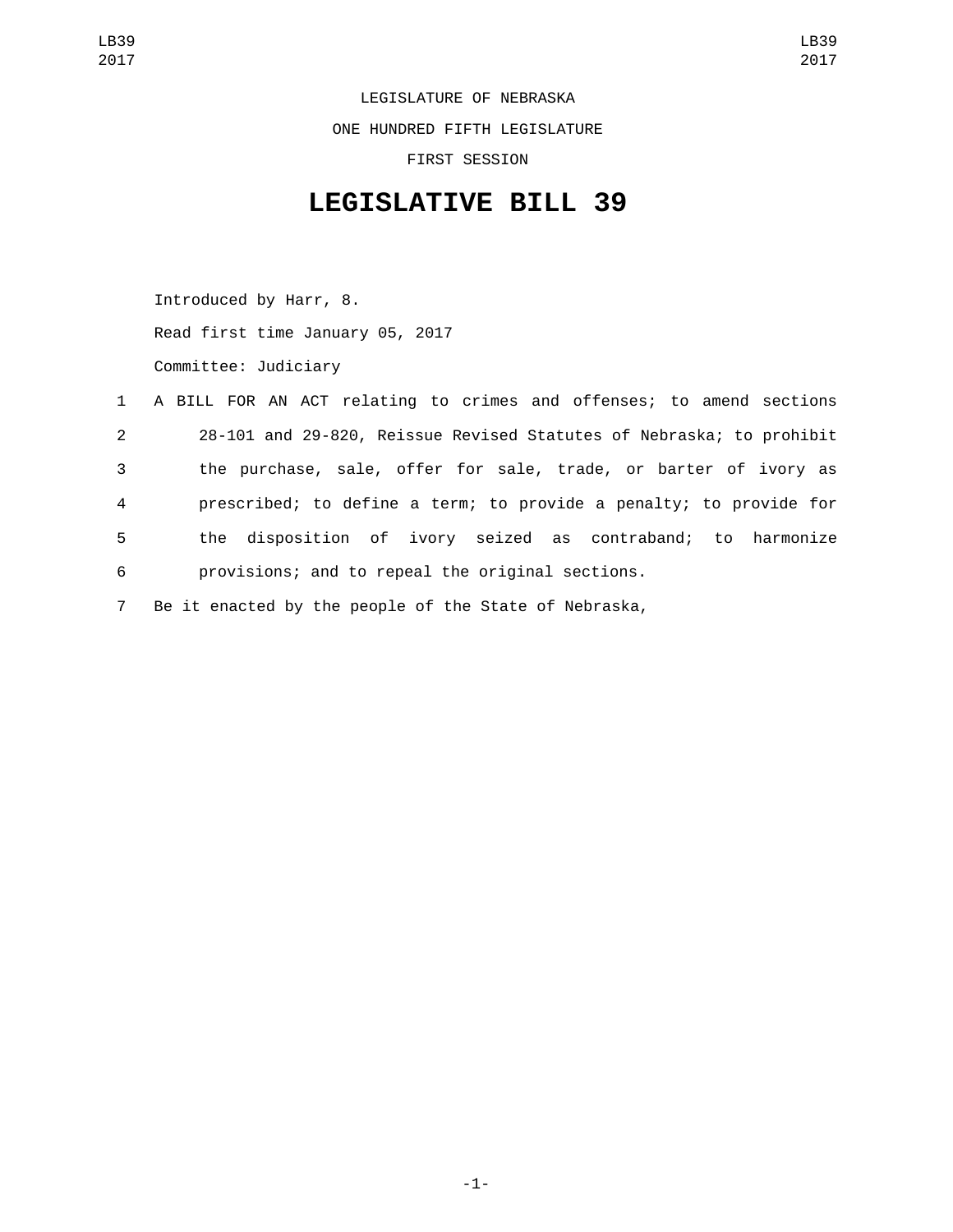| LB39<br>2017   | LB39<br>2017                                                                    |
|----------------|---------------------------------------------------------------------------------|
| 1              | Section 1. Section 28-101, Reissue Revised Statutes of Nebraska, is             |
| $\overline{2}$ | amended to read:                                                                |
| 3              | 28-101 to 28-1357, 28-1418.01, 28-1429.03,<br>28-101 Sections<br>and            |
| 4              | 28-1601 to 28-1603 and section 2 of this act shall be known and may be          |
| 5              | cited as the Nebraska Criminal Code.                                            |
| 6              | Sec. 2. (1) For purposes of this section, ivory means the tusk of               |
| 7              | <u>any species of elephant or mammoth or any piece thereof, and the horn of</u> |
| 8              | any species of rhinoceros, or any piece thereof. The term ivory includes        |
| 9              | both raw ivory and worked ivory and includes any item containing or             |
| 10             | advertised as containing ivory.                                                 |
| 11             | (2) Except as provided in subsection (3) of this section, it is                 |
| 12             | unlawful to purchase, sell, offer for sale, trade, or barter ivory. Any         |
| 13             | person who violates this section shall be guilty of a Class II                  |
| 14             | misdemeanor. Ivory used in violation of this section is contraband, shall       |
| 15             | be subject to seizure, and shall be disposed of pursuant to section             |
| 16             | $29 - 820$ .                                                                    |
| 17             | (3) The prohibitions set forth in subsection (2) of this section                |
| 18             | shall not apply to:                                                             |
| 19             | (a) Any activity authorized by an exemption or permit under federal             |
| 20             | <u>law or that is otherwise expressly authorized under federal law;</u>         |
| 21             | (b) Firearms, knives, or musical instruments containing ivory if:               |
| 22             | (i) The ivory in such item is less than twenty percent of the volume            |
| 23             | of such item;                                                                   |
| 24             | (ii) The ivory is a fixed or integral component or components of the            |
| 25             | item as a whole and the ivory does not, in its current form, account for        |
| 26             | more than fifty percent of the value of the item;                               |
| 27             | (iii) The item was manufactured or created before 1975; and                     |
| 28             | (iv) The owner or seller provides historical documentation                      |
| 29             | demonstrating provenance and showing the item was manufactured or created       |
| 30             | before 1975;                                                                    |
| 31             | (c) Manufactured or handcrafted items containing a minimal amount of            |

-2-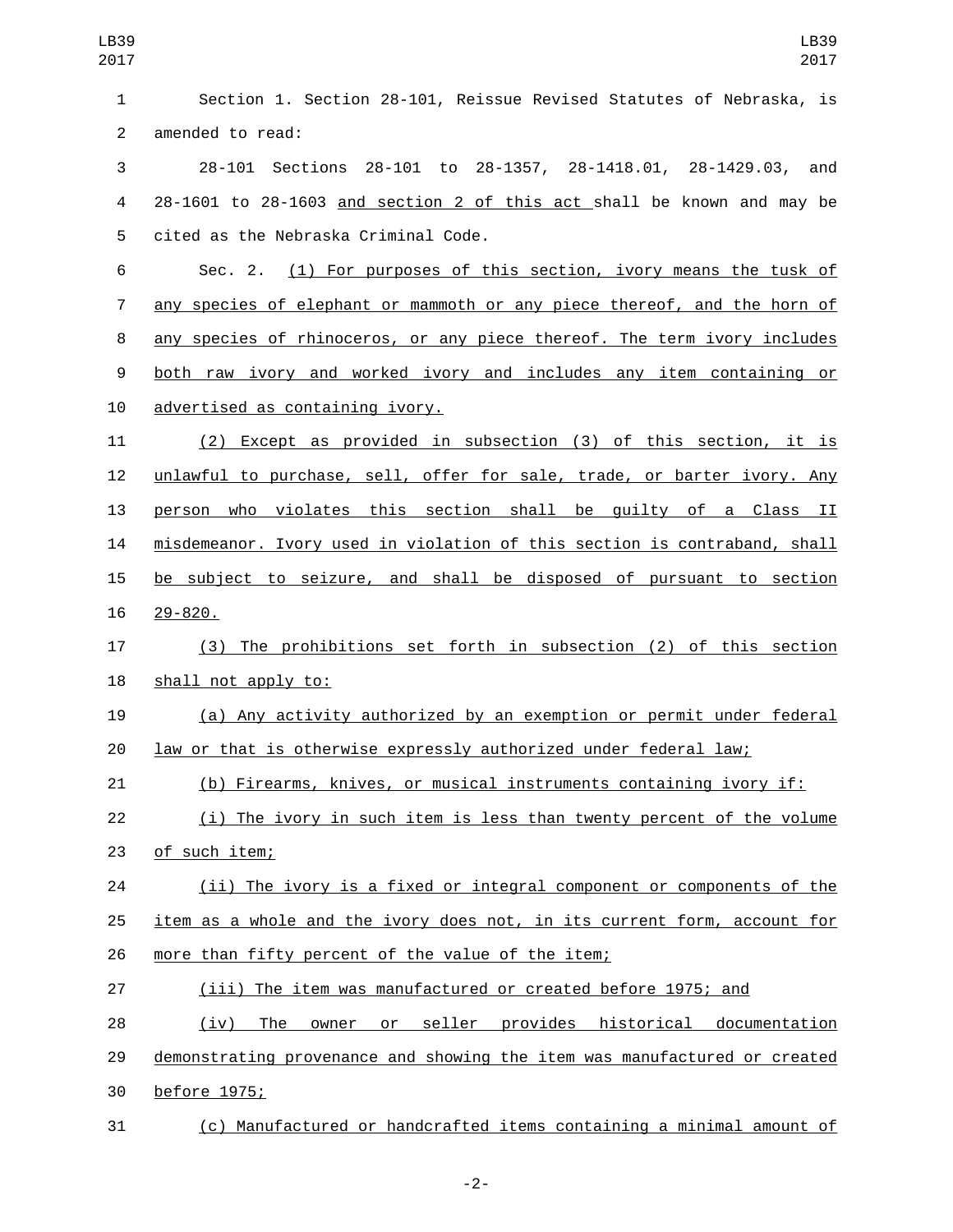| 1              | <u>ivory if:</u>                                                          |
|----------------|---------------------------------------------------------------------------|
| $\overline{c}$ | (i) The total weight of the ivory component or components is less         |
| 3              | than two hundred grams;                                                   |
| 4              | (ii) The ivory component or components do not account for more than       |
| 5              | fifty percent of the item by volume;                                      |
| 6              | (iii) The ivory is a fixed or integral component or components of         |
| 7              | the item as a whole and the ivory does not, in its current form, account  |
| 8              | for more than fifty percent of the value of the item;                     |
| 9              | (iv) The ivory is not raw;                                                |
| 10             | (v) The item was manufactured or created before 1975; and                 |
| 11             | (vi) The owner or seller provides historical documentation                |
| 12             | demonstrating provenance and showing the item was manufactured or created |
| 13             | before 1975;                                                              |
| 14             | (d) A bona fide antique containing ivory if:                              |
| 15             | (i) The antique is at least one hundred years old at the time of the      |
| 16             | transaction;                                                              |
| 17             | owner or seller provides historical documentation<br>$(ii)$ The           |
| 18             | demonstrating provenance and showing the item was manufactured or created |
| 19             | at least one hundred years prior to such time;                            |
| 20             | (iii) The ivory component or components do not account for more than      |
| 21             | twenty percent of the volume of the antique; and                          |
| 22             | (iv) The ivory is a fixed or integral component or components of the      |
| 23             | antique as a whole and the ivory does not, in its current form, account   |
| 24             | for more than fifty percent of the value of the antique;                  |
| 25             | (e) Acquisition or distribution for educational or scientific             |
| 26             | purposes by a bona fide educational or scientific institution, including  |
| 27             | a museum; and                                                             |
| 28             | (f) An employee or agent of federal, state, or local government           |
| 29             | undertaking a law enforcement activity pursuant to federal or state law   |
| 30             | or a mandatory duty required by law.                                      |
| 31             | Sec. 3. Section 29-820, Reissue Revised Statutes of Nebraska, is          |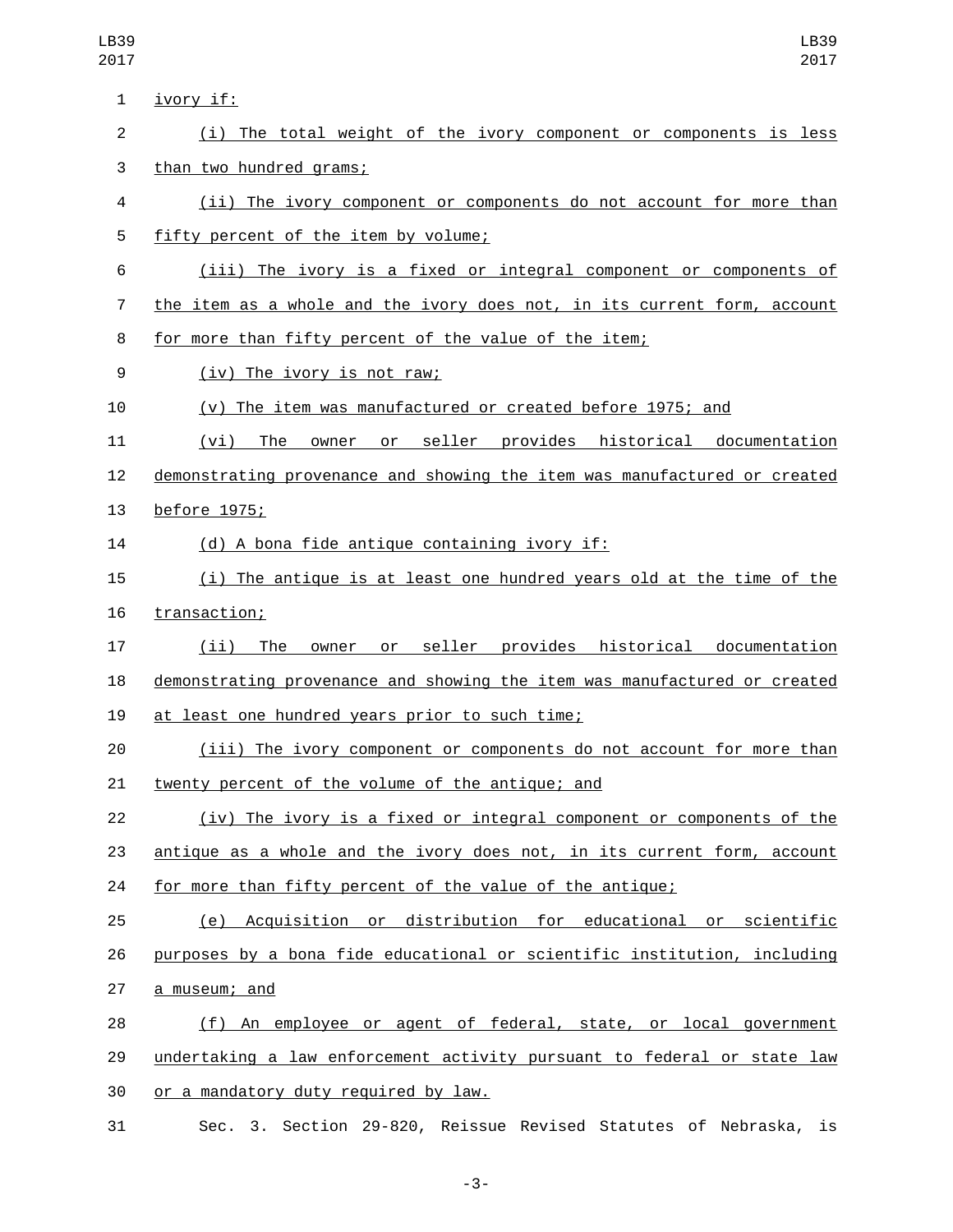1 amended to read:

 29-820 (1) Unless other disposition is specifically provided by law, when property seized or held is no longer required as evidence, it shall be disposed of by the law enforcement agency on such showing as the law 5 enforcement agency may deem adequate, as follows:

LB39 

 (a) Property stolen, embezzled, obtained by false pretenses, or otherwise obtained unlawfully from the rightful owner thereof shall be 8 restored to the owner;

 (b) Money shall be restored to the owner unless it was used in unlawful gambling or lotteries or it was used or intended to be used to facilitate a violation of Chapter 28, article 4, in which case the money shall be forfeited and disposed of as required by Article VII, section 7, 13 of the Constitution of Nebraska;

 (c) Property which is unclaimed or the ownership of which is unknown shall be sold at a public auction held by the officer having custody thereof and the net proceeds disposed of as provided in subdivision (b) of this subsection, as shall any money which is unclaimed or the 18 ownership of which is unknown;

 (d) Except as provided in subsections subsection (2) and (3) of this section, articles of contraband shall be destroyed;

 (e) Firearms, ammunition, explosives, bombs, and like devices which have been used in the commission of crime shall be destroyed; and

 (f) Firearms which have come into the law enforcement agency's possession through a seizure or otherwise and (i) have not been used in the commission of crime, (ii) have not been defaced or altered in any manner that violates any state or federal law, (iii) may have a lawful use and be lawfully possessed, and (iv) are not subject to section 29-440 28 shall be restored to the owner.

 (2) When the following property is seized or held and is no longer required as evidence, such property shall be disposed of on order of the 31 court as the court may deem adequate:

-4-